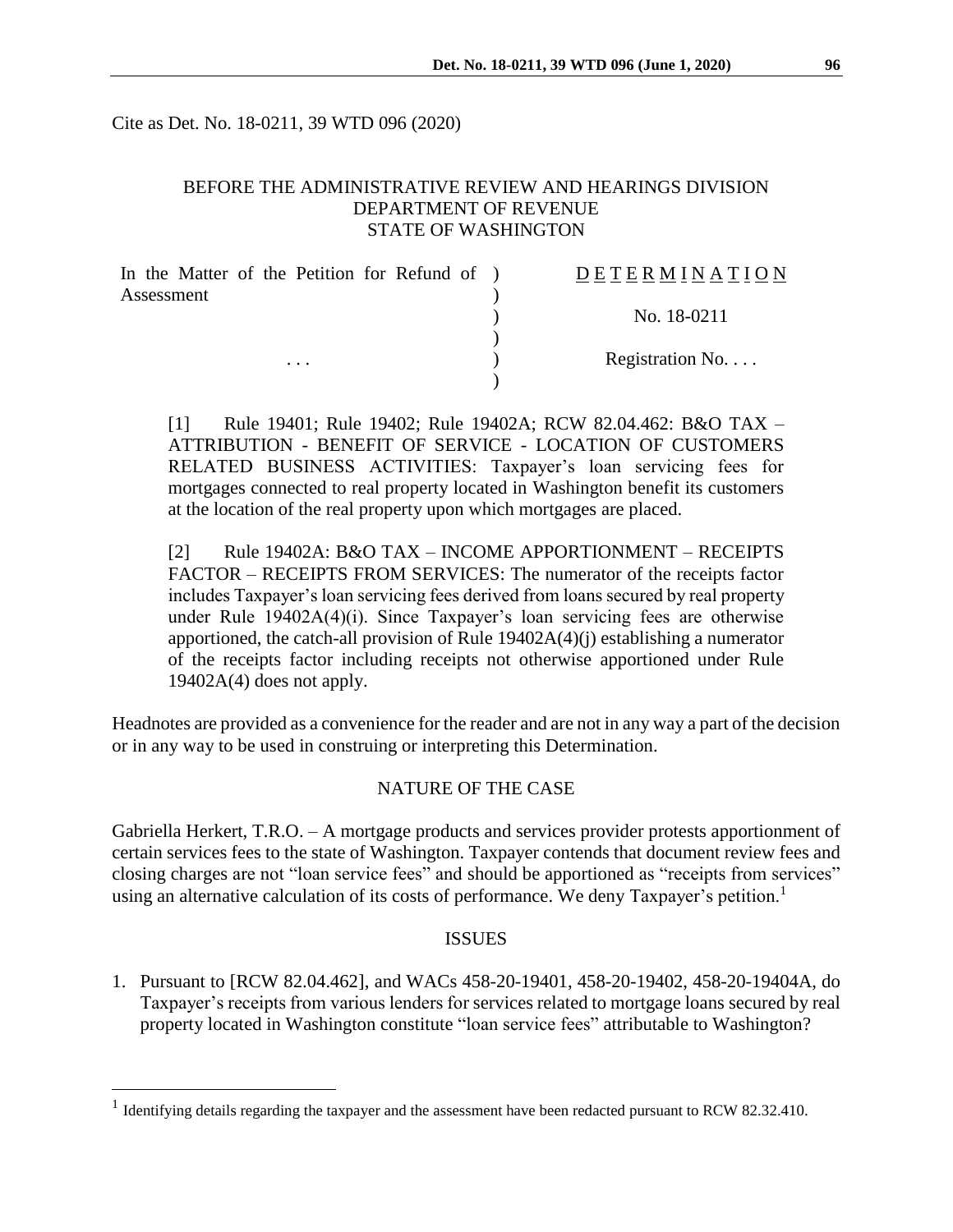2. If the Taxpayer's costs of performance outside the state of Washington exceed Taxpayer's cost of performance in the state, is the Department of Revenue (Department) required to attribute Taxpayer's entire income from services related to those costs outside the state?

### FINDINGS OF FACT

. . . (Taxpayer) provides home financing through a variety of mortgage types, including FHA, VA, USDA Rural Development, fixed-rate, and adjustable-rate mortgages. Taxpayer's headquarters is [out-of-state]. Taxpayer's corporate headquarters is [out-of-state]. In 2012, Taxpayer had 21-29 Washington employees with a total payroll of \$ . . . million. In 2013, Taxpayer had 18-28 employees with a total payroll of \$ . . . million. Taxpayer maintained at least one employee in the state of Washington through 2016.

Taxpayer directly provides home financing throughout the United States, including in the state of Washington. Taxpayer receives both interest and non-interest income for providing the services. Taxpayer is an affiliate of . . . . Among other activities, Taxpayer also subservices loans whereby it does the administrative work of managing loan payments, including collecting interest, principal and escrow payments from borrowers on behalf of its affiliates, which are the actual lenders or owners of the loan. Typically, Taxpayer receives a percentage of the unpaid principal balance of the loans it services in payment for providing subservice fees from the actual owner of the mortgage. Taxpayer also receives late fees and other income directly from borrowers for subservicing mortgage loans owned by its affiliates. Taxpayer's accounts include all fees as either "mortgage loan" or simply "loan" with additional descriptions, including closing charges, document review, application fee, modification/assumption fee, origination fee, late charges unrelated to yield, loan processing fees and other fees unrelated to yield. All of the fees listed in Taxpayer's accounts directly correspond to particular mortgage loans held by either it or another based on location of the underlying real property.

The Department's Audit Division (Audit) reviewed Taxpayer's books and records for the tax period of January 1, 2012, through December 31, 2012. Audit concluded that benefits commonly received by servicers of financial assets, as set forth in the Accounting Standards Codification issued by the Financial Accounting Standards Board (ASC 860-50) 2 , should be included in Taxpayer's loan service fees. Audit included income from collecting principal, interest and escrow payments from borrowers, paying taxes and insurance from escrowed funds, monitoring delinquencies, executing foreclosures, investing funds pending distribution, remitting fees to guarantors and trustees, accounting for and remitting principal and interest payments to beneficial

 $\overline{a}$ 

<sup>&</sup>lt;sup>2</sup> [Servicing of mortgage loans, credit card receivables, or other financial assets commonly includes, but is not limited to, the following activities:

a. Collecting principal, interest, and escrow payments from borrowers

b. Paying taxes and insurance from escrowed funds

c. Monitoring delinquencies

d. Executing foreclosure if necessary

e. Temporarily investing funds pending distribution

f. Remitting fees to guarantors, trustees, and others providing services

g. Accounting for and remitting principal and interest payments to the holders of beneficial interests or participating interests in the financial assets

https://www.iasplus.com/en-us/standards/fasb/broad-transactions/asc860]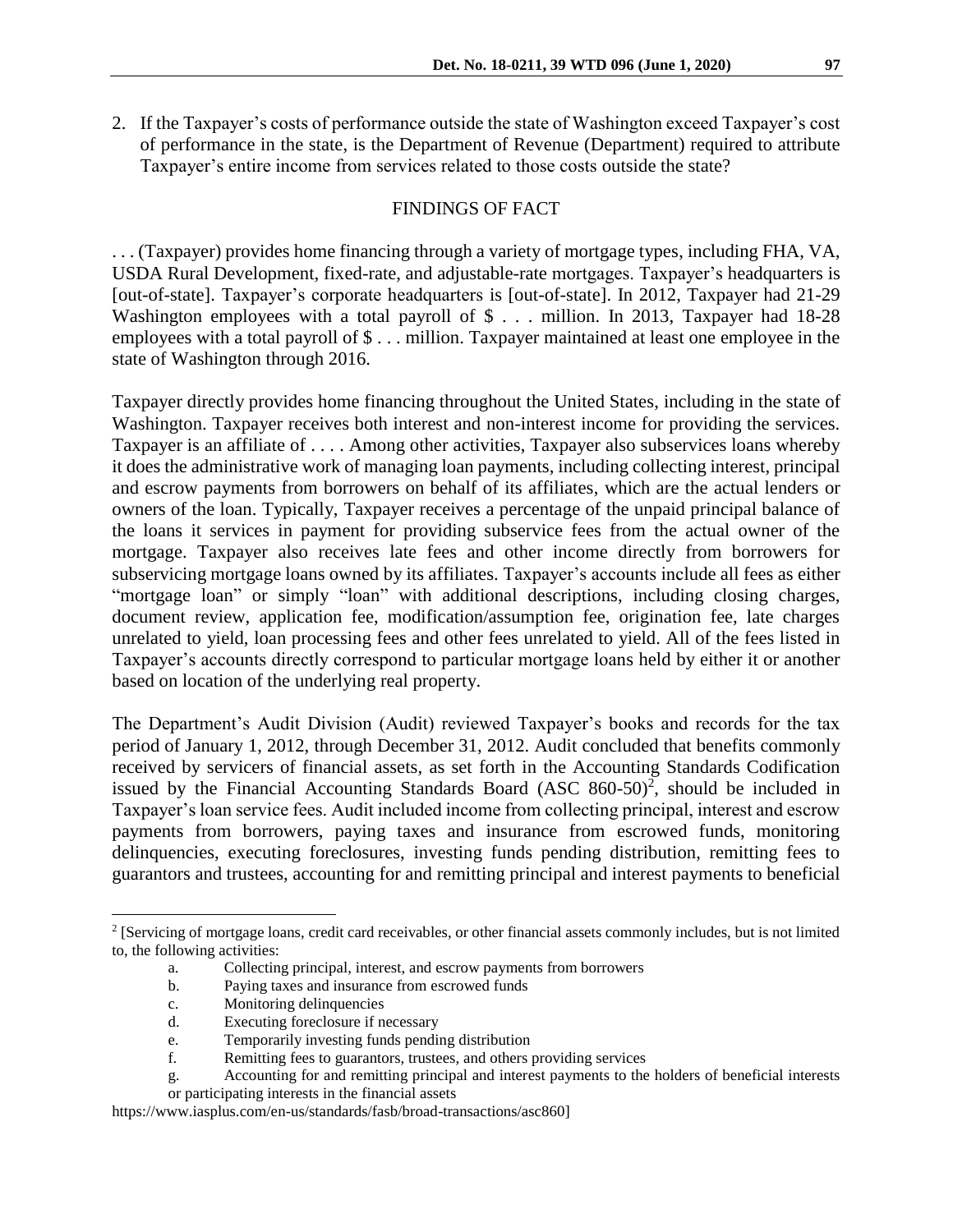holders in Taxpayer's loan service fees. Audit also included income from contracted servicing fees, document review fees, closing charges, interest from financial assets, late charges and other ancillary sources as loan service fees.<sup>3</sup> Audit then attributed all loan service fees related to mortgages held by borrowers in Washington to the state, whether or not the Taxpayer was the owner of the mortgage or provided those services to the owner. As a result, Taxpayer received a credit of \$ . . . for tax year January 1, 2012, through December 31, 2012.<sup>4</sup> Taxpayer was assessed \$... for the tax period January 1, 2013, through December 31, 2013.<sup>5</sup>

Taxpayer timely requested review of its assessment. Taxpayer asserts that Audit read the definition of loan servicing fees too broadly by including fees generated at the time the loan is created as well as servicing fees generated afterward. Taxpayer contends that certain fees, including document review fees and closing charges that Audit included as loan servicing fees apportionable to the location of underlying real property, were actually receipts from services apportionable using a cost of performance analysis. Taxpayer further contends that out-of-state computer systems and data farms facilitate its loan servicing activities and should be included in Taxpayer's cost of performance outside the state of Washington. Taxpayer requests refunds of its B&O tax based on a cost of performance analysis for tax years 2012 and 2013.

### ANALYSIS

In Washington, "there is levied and collected from every person that has a substantial nexus with this state a tax for the act or privilege of engaging in business activities." RCW 82.04.220. Taxpayer does not dispute that it has nexus with Washington, and is, therefore, generally subject to B&O tax in Washington. The B&O tax measure is "the application of rates against value of products, gross proceeds of sales, or gross income of the business, as the case may be." *Id.* The rate used is determined by the type of activity in which a taxpayer engages. *See generally* chapter 82.04 RCW.

The B&O tax is "extensive and is intended to impose . . . tax upon virtually all business activities carried on in the State." *Analytical Methods, Inc. v. Dep't of Revenue*, 84 Wn. App. 236, 241, 928 P.2d 1123 (1996) (quoting *Palmer v. Dep't of Revenue*, 82 Wn. App. 367, 371, 917 P.2d 1120 (1996)). "Business" is defined broadly to include "all activities engaged in with the object of gain, benefit, or advantage to the taxpayer or to another person or class, directly or indirectly." RCW 82.04.140.

1. Loan Service Fees

RCW 82.04.460(1) provides:

 $\overline{a}$ 

Except as otherwise provided in this section, any person earning apportionable income taxable under this chapter and also taxable in another state must, for the

 $3$  Taxpayer included income from the contested services in its accounts . . . .

<sup>4</sup> Document No. . . . includes a credit for Service and Other Activities B&O tax of \$ . . . and credit of \$ . . . of interest.

<sup>5</sup> Document No. . . . includes Service and Other Activities B&O tax of \$ . . . and \$ . . . in interest. Document . . . was adjusted on June 9, 2017, to reflect interest of  $\$\dots$  and additional interest of  $\$\dots$ , as well as a payment of  $\$\dots$ made on February 13, 2014.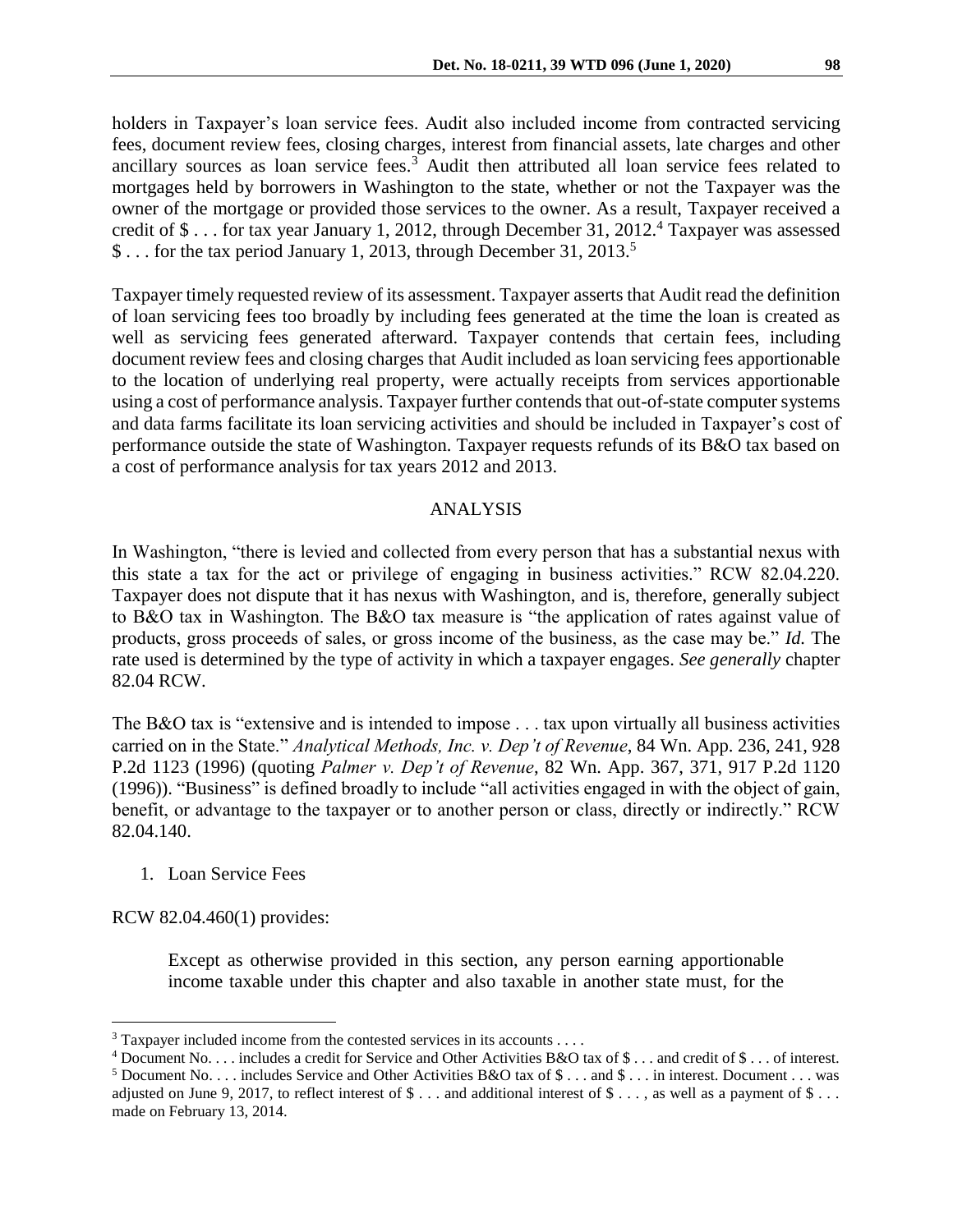purpose of computing tax liability under this chapter, apportion to this state, in accordance with RCW 82.04.462, that portion of the person's apportionable income derived from business activities performed within this state.

To determine taxable income in such cases, a taxpayer's total apportionable income is multiplied by a fraction referred to as the "receipts factor." RCW 82.04.462(3)(a). The numerator of the receipts factor is Washington apportionable receipts and the denominator is the worldwide apportionable receipts minus "throw-out income." *See id.*; WAC 458-20-19402(402). RCW  $82.04.462(3)(b)$  provides, in pertinent part:

[F]or purposes of computing the receipts factor, gross income of the business generated from each apportionable activity is attributable to the state:

(i) Where the customer received the benefit of the taxpayer's service or, in the case of gross income from royalties, where the customer used the taxpayer's intangible property. When a customer receives the benefit of the taxpayer's services or uses the taxpayer's intangible property in this and one or more other states and the amount of gross income of the business that was received by the taxpayer in return for the services received or intangible property used by the customer in this state can be reasonably determined by the taxpayer, such amount of gross income must be attributed to this state.

(ii) If the customer received the benefit of the service or used the intangible property in more than one state and if the taxpayer is unable to attribute gross income of the business under the provisions of  $(b)(i)$  of this subsection (3), gross income of the business must be attributed to the state in which the benefit of the service was primarily received or in which the intangible property was primarily used.

The result is that a taxpayer may not "drop down" to a lower cascading criterion unless the amount of gross income attributed to Washington cannot "reasonably" be determined.

WAC 458-20-19402 (Rule 19402) is the Department's administrative rule implementing RCW 82.04.462.<sup>6</sup> Rule 19402(301) provides the following additional information regarding the attribution of apportionable income:

Receipts are attributed to states based on a cascading method or series of steps. The department expects that most taxpayers will attribute apportionable receipts based on (a)(i) of this subsection because the department believes that either the taxpayer will know where the benefit is actually received or a "reasonable method of proportionally attributing receipts" will generally be available. These steps are:

(a) Where the customer received the benefit of the taxpayer's service  $\dots$ ;

 $\overline{a}$ 

<sup>6</sup> Rule 19402 was originally issued on an emergency basis on June 2, 2010. It was later amended a number of times on an emergency basis until it was permanently adopted on September 17, 2012.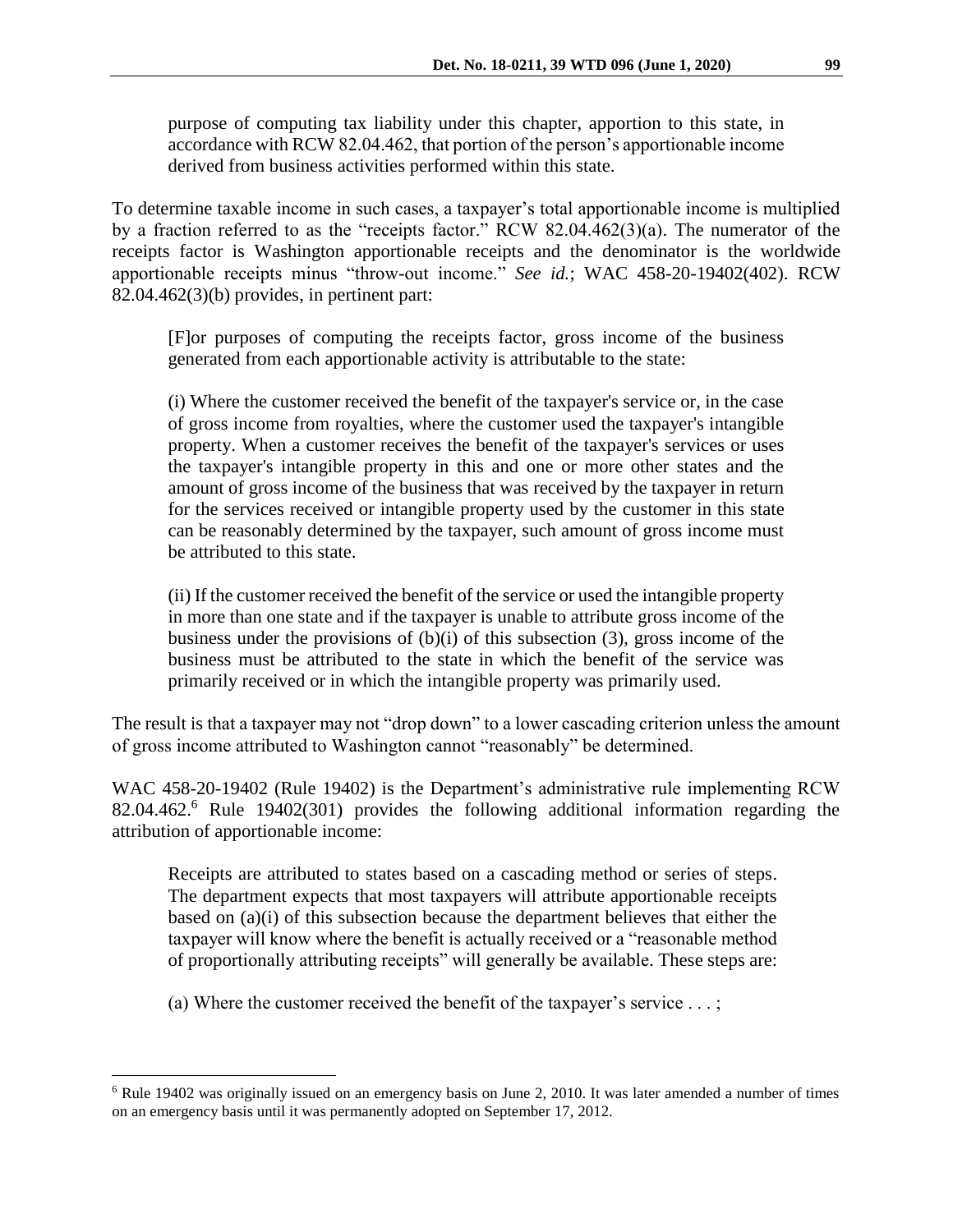(i) If a taxpayer can reasonably determine the amount of a specific apportionable receipt that relates to a specific benefit of the services received in a state, that apportionable receipt is attributable to the state in which the benefit is received. When a customer receives the benefit of the taxpayer's services in this and one or more other states and the amount of gross income of the business that was received by the taxpayer in return for the services received by the customer in this state can be reasonably determined by the taxpayer, such amount of gross income must be attributed to this state. This may be shown by application of a reasonable method of proportionally attributing the benefit among states. The result determines the receipts attributed to each state. Under certain situations, the use of data based on an attribution method specified in (b) through (f) of this subsection may also be a reasonable method of proportionally attributing receipts among states . . .

(ii) If a taxpayer is unable to separately determine or use a reasonable method of proportionally attributing the benefit of the services in specific states under (a)(i) of this subsection, and the customer received the benefit of the service in multiple states, the apportionable receipt is attributed to the state in which the benefit of the service was primarily received. Primarily means, in this case, more than fifty percent.

Rule 19402(301) goes on to describe additional cascading steps in the series that a taxpayer is to follow if either (a)(i) or (a)(ii) are not feasible. These additional steps mirror the steps described in RCW 82.04.462 $(3)(b)(iii) - (vii)$ , listed, in part, above.

. . .

 $\overline{a}$ 

Rule 19402(305)(a) apportions receipts from servicing loans by non-financial institutions when real property secures the debt in the same manner as a financial institution attributes the same apportionable receipts. Likewise, Rule 19402(305)(c) specifically provides that activities including "servicing loans" must be attributed "in the same manner a financial institution attributes income under WAC 458-20-19404A<sup>17</sup> when real property does not secure the debt.

WAC 458-20-19404A (Rule 19404A) addresses how to determine the income attributed to a state for both financial institutions and for nonfinancial institutions, such as Taxpayer, that service loans. First, Rule 19404A(4)(a) establishes the receipts factor for determining apportionment, the numerator of which includes service and other activities income of the taxpayer in the state. The numerator of the receipts factor – receipts within the state – includes interest, fees and penalties imposed in connection with loans secured by real property in Rule 19404A(4)(b) and loan service fees in Rule  $19404A(4)(i)$ ... Then, Rule  $19404A(4)(b)(i)$  includes "interest, fees, and penalties" imposed in connection with loans secured by real property as service and other activities income of the taxpayer apportionable to Washington when the loans are secured by real property located

<sup>&</sup>lt;sup>7</sup> [WAC 458-20-19404A describes the application of single factor receipts apportionment to gross income for financial institutions during the period June 1, 2010, through December 31, 2015. *See* WAC 458-20-19404(1)(e)(5). WAC 458- 20-19404 is the rule describing the formula for the apportionment and allocation of net income of financial institutions for tax years starting on or after January 1, 2016. *See* WAC 458-20-19404(1)(c).]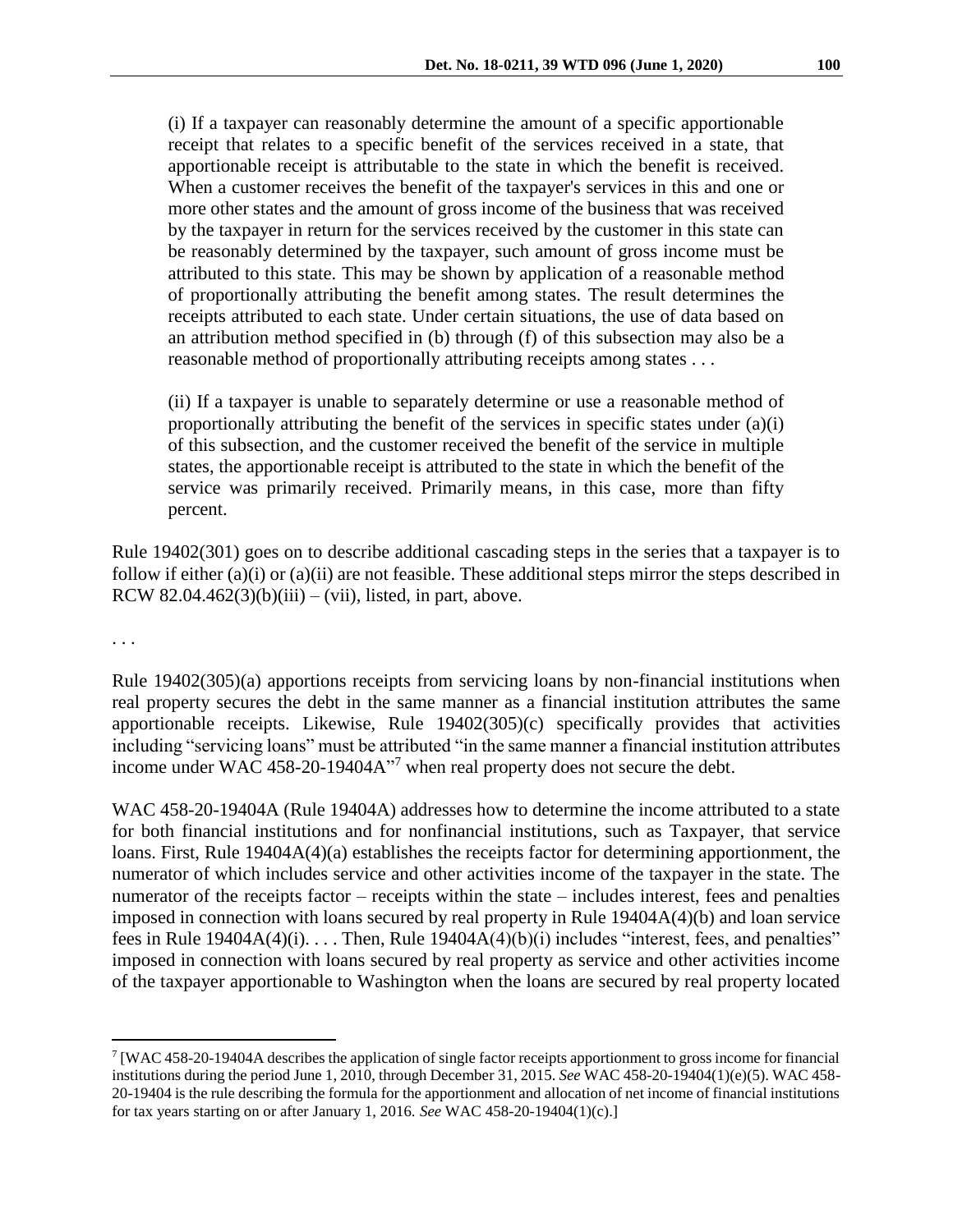within the state. Rule 19404A(4)(i)(ii) apportions loan service fees generated by servicing secured and unsecured loans of another to the location of the borrower.

In this case, both the location of the real property securing loans and the location of the borrower are the same. Audit apportioned loan service fees including interest, fees and penalties to Washington when the real property securing the loan (and the borrower) were in Washington. Thus, all loan servicing income Taxpayer received from the lenders related to real property located in Washington during the audit period are apportionable to Washington.

Here, Taxpayer concedes that amounts received from borrowers after the initial creation of the loan were loan servicing fees correctly apportioned based on the location of the underlying real property. Taxpayer contends however, that amounts received from its affiliates for administrative service activities, including document review fees and closing charges, undertaken for other lenders while creating the loan, including its own affiliates, were not loan service fees but rather receipts from other services which should be attributed outside the state of Washington based on costs of performance. We disagree.

In ascertaining the meaning of a particular word used in a statute or rule, the court must consider "both the statute's subject matter and the context in which the word is used." *Port of Seattle v. Dep't of Revenue*, 101 Wn. App. 106, 112, 1 P.3d 607, 610 (2000). The language of a statute must be read in context with the entire statute and construed in a manner consistent with the general purpose of the statute. *See, e.g., Graham v. State Bar Ass'n*, 86 Wn.2d 624, 627, 548 P.2d 310 (1976). In general, references to commercial terms should be given the meaning commonly used in the regulated industry, absent clear legislative intent to the contrary. *See City of Spokane v. Dep't of Revenue*, 145 Wn.2d 445, 452, 38 P.3d 1010 (2002); Det. No. 11-0347, 33 WTD 195 (2011); NORMAN J. SINGER, STATUTES AND STATUTORY CONSTRUCTION § 47:31, at 366-67 (6th ed. 2000). Technical words, or terms of art relating to trade, when used in the statute dealing with the subject matter of such trade, are to be taken in their technical sense. 2A NORMAN J. SINGER, SUTHERLAND STATUTORY CONSTRUCTION,  $\S$  47:29, at 260 (5<sup>th</sup> ed. 1992).

"Loan service fees" are not defined in WAC 458-20-19404A. . . . Audit considered "loan service fees" in the context of the heavily-regulated financial services industry. As such, "loan service fees" are a term of art or technical words related to the industry of extending credit for the purpose of buying real property. In determining legislative intent, Washington courts give effect to the technical meaning of technical terms and terms of art. *Foster v. Dep't of Ecology*, 184 Wn.2d 465, 471, 361 P.3d 959 (2015) (citing *Swinomish Indian Tribal Cmty. v. Dep't of Ecology*, 178 Wn.2d 571, 581, 311 P.3d 6 (2013)). The business activities included as loan servicing activities set forth in the Accounting Standards Codification issued by the Financial Accounting Standards Board (ASC 860-50) are included in "loan services" in the industry. Fees generated from those activities fall within the term of art "loan service fees."

Taxpayer offered no relevant authority for its contention that loan service fees are only generated after the origination of the mortgage is complete or that fees charged for document review or closing charges as part of the origination of the mortgage are outside the scope of loan service fees. Furthermore, Taxpayer's limited reading of the term "loan services" based on when the fees are generated is not supported in Rule 19404A. In Rule 19404A(4)(i), ["loan servicing fees"] include